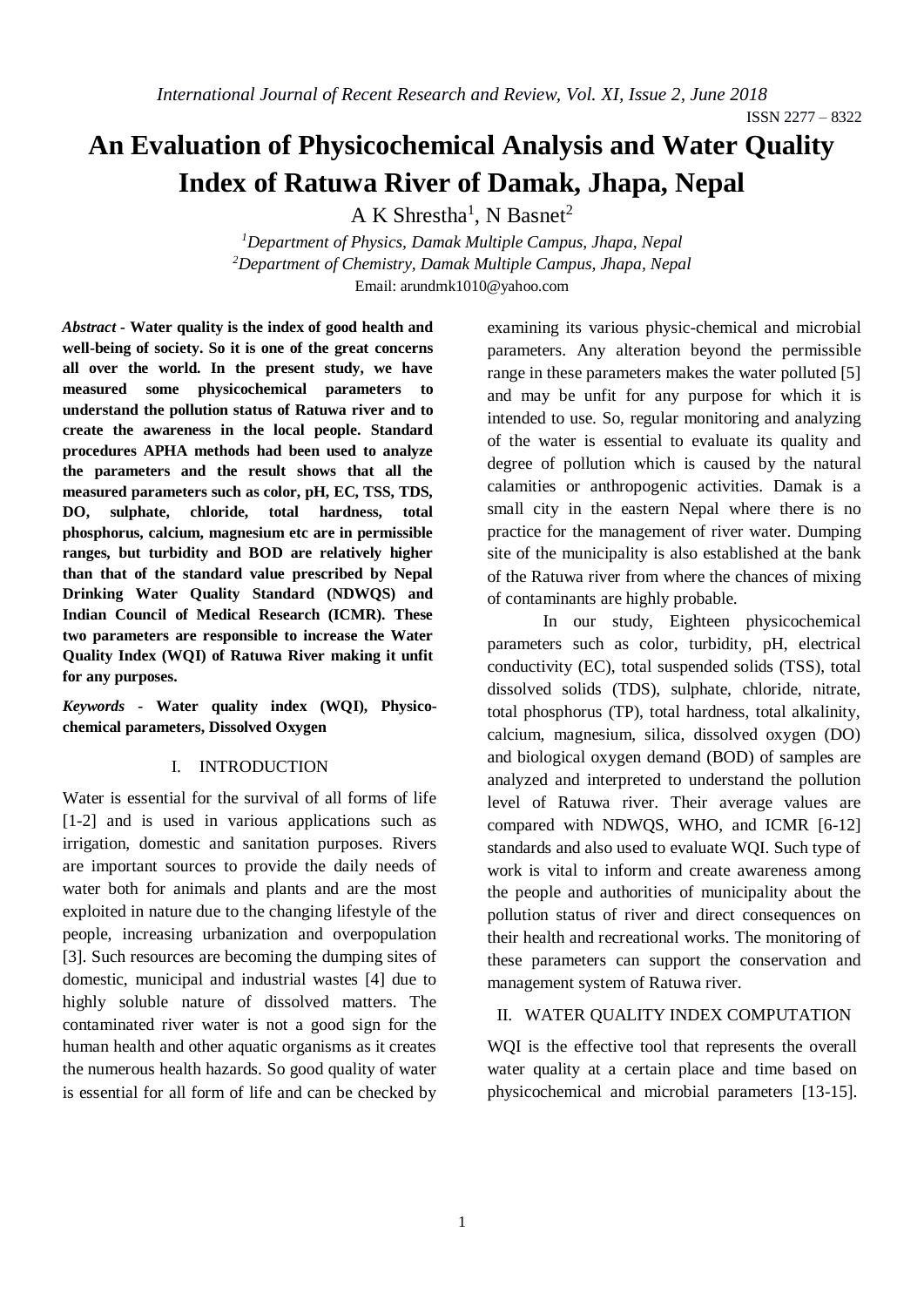Horton (1965) has first used the concept of WQI then developed by Brown *et.al*. (1970) and improved by Deininger (Scottish development department, 1975).

Calculation of WQI using this method is given in Equation (1).

$$
WQI = \frac{\sum q_n W_n}{\sum W_n}
$$
 ... ... ... (1)

Where,  $q_n$  and  $W_n$ be the Quality rating and Unit weight of  $n<sup>th</sup>$  water quality parameter. The quality rating  $(q_n)$  is calculated using the relation given in Equation (2)

$$
q_n = \left[ \frac{(V_n - V_{io})}{(S_n - V_{io})} \right] \times 100 \dots \dots \dots (2)
$$

Where,  $V_n$ ,  $V_{io}$  and  $S_n$  be the estimated value, ideal value and standard permissible value of the nth parameter. For all parameters ideal values  $(V_{io})$  were taken as zero for drinking water except for pH=7.0 and  $DO = 14.6$  mg/l.

The unit weight  $(W_n)$  is calculated using the relation given in Equation (3).

$$
W_n = \frac{K}{S_n} \qquad \qquad \dots \dots \dots (3)
$$

Where,  $K =$  proportional constant and it is calculated by using the relation given in Equation (4).

$$
K = \frac{1}{\sum \left( \frac{1}{S_{n=1,2,3...}} \right)}
$$
 .........(4)

## III. MATERIALS AND METHODS

Ratuwa is a small perennial river and serves as the border of eastern Damak. It originates from Siwalik hill and mixes to the Kankai river in Bihar before merging to Ganga river. The water sample was

collected in a one-liter plastic bottle just a few hundred meter away from the Ratuwa bridge during the pre-monsoon and post-monsoon period dated  $11<sup>th</sup>$ May 2017 and  $8<sup>th</sup>$  September 2017 respectively. The bottles were rinsed before filling sample, sealed tightly and labeled in the field. The samples were taken by pumping to avoid contamination from the surface of the river basin and brought to Nepal Batawaraniya Sewa Kendra, Biratnagar for the laboratory test. Standard procedures for the measurement and their average values with standard deviation are shown in Table I. WQI is an important parameter to check the quality of water, and its calculation was carried out by using relations given in the water quality index computation.

# IV. RESULTS AND DISCUSSION

The result of physicochemical analysis is presented in Table I with mean and standard deviation taken during the pre-monsoon and post-monsoon period and discussion of each parameter is made separately. The result is also displayed in bar diagram in Fig. 1.

**Color :** The water of zero Hazen is colorless and colored water results due to the presence of dissolved organic matters which originate from soil and decaying vegetables. It is strongly affected by the presence of iron and other metals [16]. Ratuwa river consists of 0.72 and 9.5 Hazen in the pre-monsoon and post-monsoon season so that its average value is 5.14 with standard deviation 6.17 and it is around the permissible range of Nepal Standard for drinking (5 Hazen). A major contribution to increasing the color in post-monsoon period may be due to the total dissolved solids.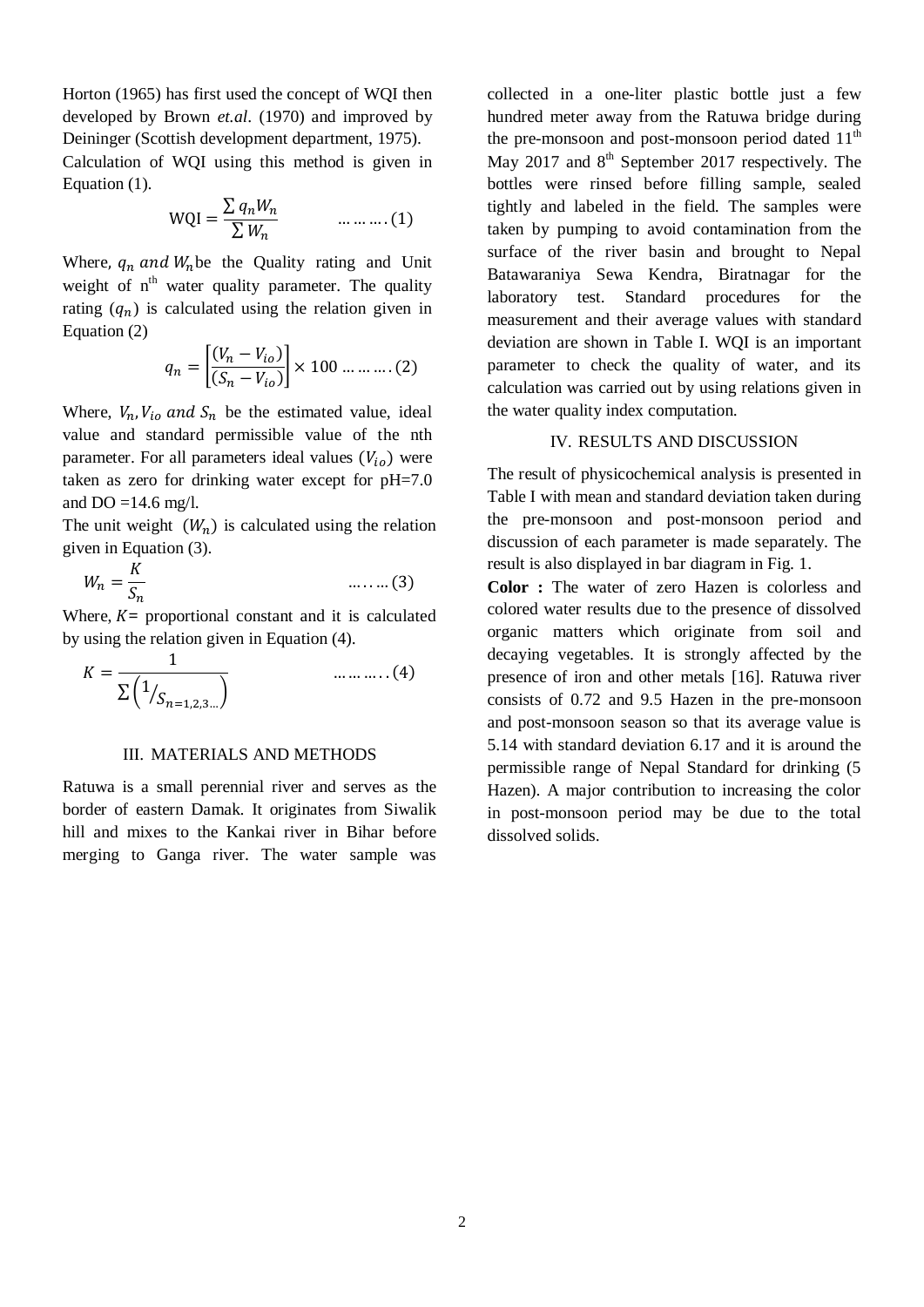Table I Standard procedures for the measurement of physic- chemical parameters with measured value

| SN             | Parameter               | Unit        | Result<br>(pre<br>monsoon | Result<br>(Post<br>monsoon) | Mean<br>Value  | Standard<br>deviation | Method             |
|----------------|-------------------------|-------------|---------------------------|-----------------------------|----------------|-----------------------|--------------------|
| $\mathbf{1}$   | Color                   | Hazen       | 0.78                      | 9.5                         | 5.14           | 6.17                  | APHA-2120C         |
| $\overline{2}$ | Turbidity               | <b>NTU</b>  | 70                        | 60                          | 65             | 7.07                  | <b>APHA-2130B</b>  |
| $\overline{3}$ | pH                      | L,          | 6.70                      | 7.1                         | 6.9            | 0.28                  | APHA-4500 H+       |
| 4              | Electrical              | $\mu$ S/cm  | 134.60                    | 154.5                       | 144.55         | 14.07                 | $APHA-2510$        |
|                | Conductivity            |             |                           |                             |                |                       |                    |
| 5              | Temperature             | $\rm ^{o}C$ | 29.50                     | 31.8                        | 30.65          | 1.63                  | Electrometric      |
| 6              | <b>TDS</b>              | mg/1        | 67.30                     | 77.25                       | 72.275         | 7.04                  | APHA-2540 C        |
| 7              | <b>TSS</b>              | mg/1        | 20                        | 56                          | 38             | 25.46                 | <b>APHA-2540 D</b> |
| 8              | Chloride                | mg/l        | $\tau$                    | $\overline{2}$              | 4.5            | 3.54                  | <b>APHA-2500 B</b> |
| 9              | Sulphate                | mg/1        | 129                       | 25                          | 77             | 73.54                 | APHA-4500 $SO42$ C |
| 10             | Silica as $(SiO2)$      | mg/1        | 450.51                    | 127.62                      | 289.065        | 228.32                | APHA-4500          |
| 11             | Nitrate Nitrogen        | mg/l        | < 0.05                    | < 0.05                      | $\overline{a}$ | $\overline{a}$        | <b>APHA-4500</b>   |
| 12             | <b>Total Phosphorus</b> | mg/l        | 0.28                      | < 0.05                      | 0.28           | $-$                   | <b>APHA-4500</b>   |
| 13             | <b>Total Hardness</b>   | mg/1        | 65                        | 54.71                       | 59.855         | 7.28                  | $APHA-2340$        |
| 14             | <b>Total Alkalinity</b> | mg/l        | 136                       | 59.50                       | 97.75          | 54.09                 | <b>APHA-2320</b>   |
| 15             | Calcium                 | mg/1        | 25.14                     | 19.24                       | 22.19          | 4.17                  | <b>APHA-3500</b>   |
| 16             | Magnesium               | mg/1        | 1.94                      | 12.15                       | 7.045          | 7.22                  | <b>APHA-3500</b>   |
| 17             | <b>BOD</b>              | mg/1        | 54.70                     | 39.62                       | 47.16          | 10.66                 | APHA-5210          |
| 18             | D <sub>O</sub>          | mg/l        | 6.67                      | 3.67                        | 5.17           | 2.12                  | <b>APHA-4500</b>   |

**Turbidity:** It is the amount of cloudiness, due to which it's impossible to see throughout the water and is caused by suspended particles or colloidal matter and chemical precipitations [17]. The maximum limit of Nepal for standard drinking water is 10 NTU but in our sample, it was 70 and 60 NTU during the premonsoon and post-monsoon season respectively. It is far beyond NDWQS for drinking water. A Few days ago of sample collection during pre-monsoon and post-monsoon period, there was rainfall in the Siwalik hill so that water was somewhat turbid due to the

excessive presence of silt, sand, and mud. Overall, soil erosion and runoff from the catchments are the major sources of high turbidity in the river water. A higher value of turbidity reduces the aquatic vegetation and subsequently reduces the food sources for many aquatic animals [18]. Similarly, its higher value can also interfere with disinfection and provides a medium for microbial growth that causes symptoms such as nausea, cramps, diarrhea, and associated headaches [19]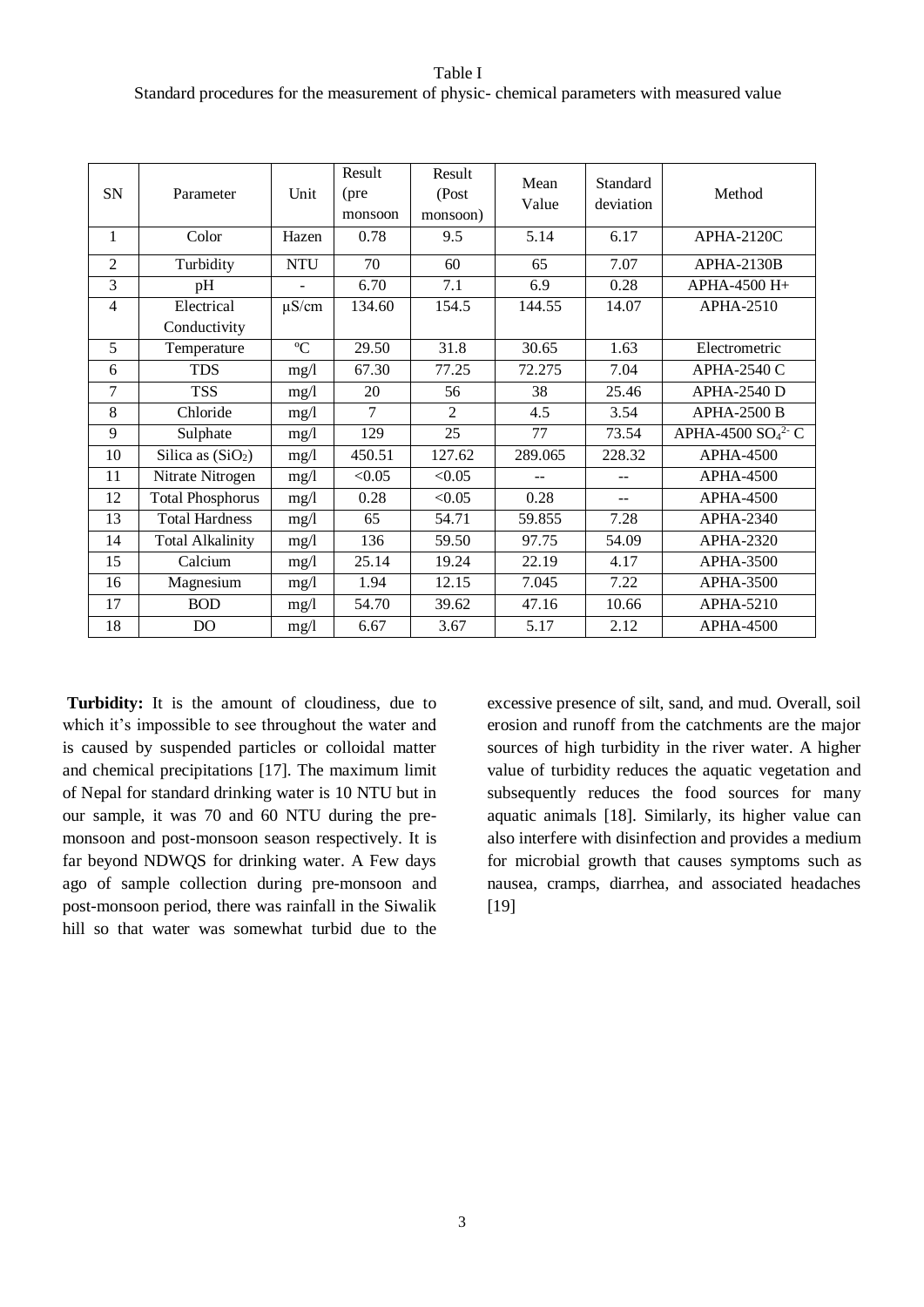

Fig. 1 Bar diagram of average value of physico-chemical parameters with error bar

**pH:** It is the most important analysis in water testing and indicates the acidic or alkaline nature of water. The standard for any purpose in-terms of pH is 6.5- 8.5. Ratuwa river was slightly acidic in pre-monsoon (6.7) and slightly basic in post-monsoon (7.1). Slightly acidic nature of water may be due to acid rain and low temperature in pre-monsoon [20]. The presence of an excess of  $CO<sub>2</sub>$  and  $SO<sub>2</sub>$  in the atmosphere during the pre-monsoon period partially dissolved in water and formed carbolic acid and sulfuric acid. The river being the runoff nature adds those acids to the water, making a more acidic condition.

**Electrical conductivity:** It measures the ionic condition of water which is greatly affected by temperature, concentration of impurities, and mobility of ions [21].It helps to figure out the dissolved solid contents. The result showed that water in the postmonsoon period was conducting more (154.5μS/cm) than in pre-monsoon period (134.6μS/cm). The average value of the measured EC is 144.55μS/cm and it is in the range of WHO standard 300μS/cm. The increase in electrical conductivity in post monsoon period was due to the presence of an excess of TDS.

**TSS and TDS:** TSS is the part of total solids retained by a filter, whereas TDS is the remaining part that passes through the filter.Suspended solids or particles are the natural pollutants that cause the turbidity in water [22] whereas the TDS increases the conductivity and color of the water. In the sample, the TDS and TSS are 67.30 and 20 mg/l in pre-monsoon and 77.25 and 56 mg/l in post monsoon respectively. The most desirable limit of TDS and TSS both are 500 mg/l according to WHO standards. High values of TDS in drinking water are generally not harmful to human beings but may affect persons, who are victims of kidney and heart diseases [23].

**Chloride:** It is a dominant anion in water and is essential for life. Its excessive amount can constitute a health hazard [24]. In our study, the chloride content in Ratuwa river is 7mg/l and 2ng/l in the pre-monsoon and post-monsoon. These values are relatively very low as compared to the NDWQS (250 mg/l) and it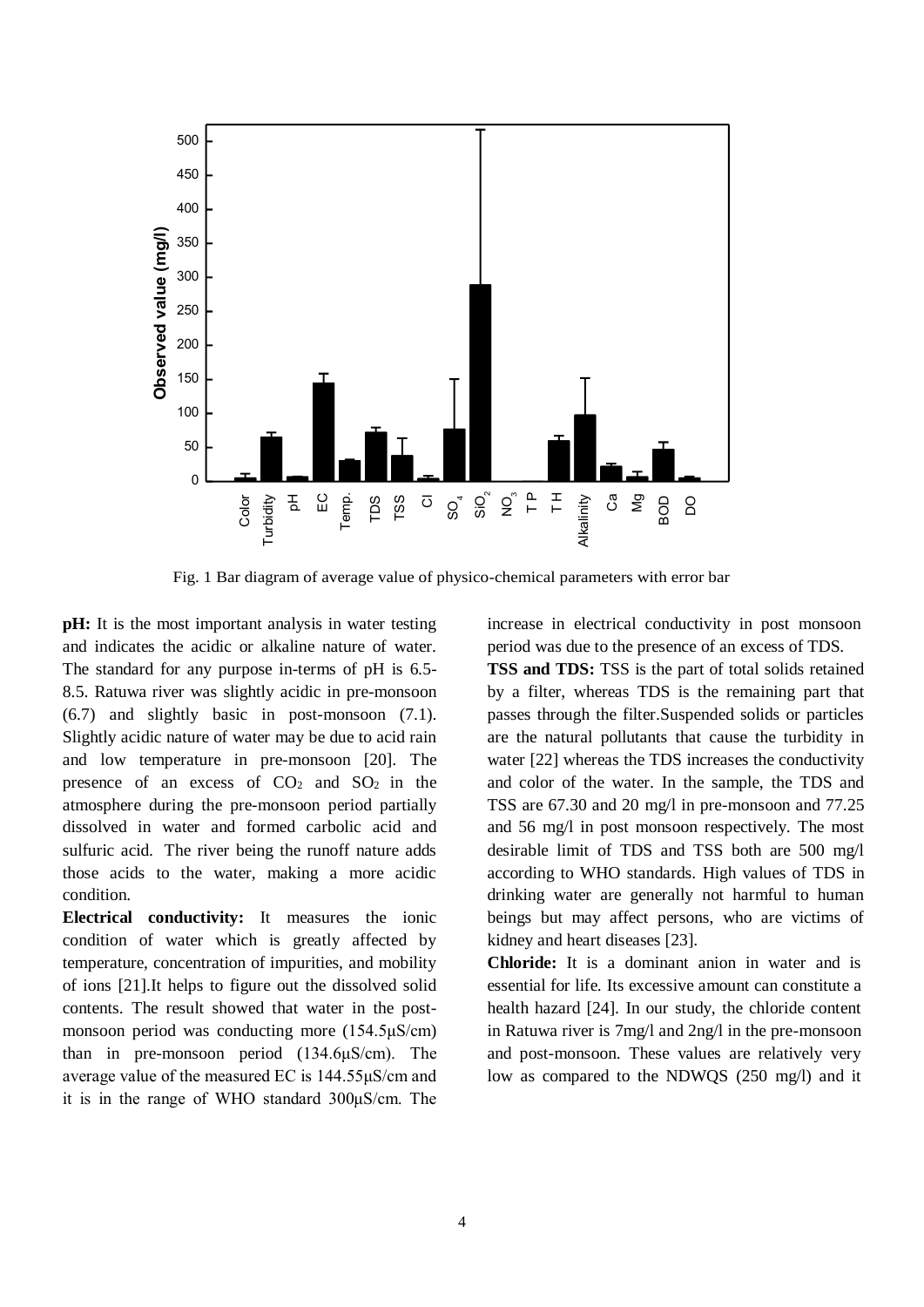confirms that water is less contamination of the chloride.

**Sulphate:** It is the least toxic anion of which WHO standards for drinking is 200 mg/l, but its value should not exceed 500 mg/l [25]. The amount of sulphate determined in our study was 129 mg/l and 25mg/l respectively. So that its average value is 77 with standard deviation 73.54 respectively.

**Silica:** It is the mineral that is abundantly found in the Earth's crust and can exist in both particulate and soluble form in water. It comes in water by the gradual degradation of silica-containing minerals. The silica content in river water is generally in the range of 5 to 25 mg/l but in some region, its concentration is above 100 mg/l [26]. In our sample, its average concentration was 289.065mg/l with standard deviation 228.32 mg/l.

**Nitrate:** It is generally present in water by the aerobic decay of organic nitrogenous compounds. In our samples, the nitrate was below the certain limit (<0.05mg/l) so that instrument could not detect it. The result shows that presence of sources of nitrate such as chemical fertilizer, plant decays, and animal debris is extremely low.

**Total Phosphorus:** It is the prime nutrient for growth and development of algae an aquatic plants and is normally very low  $\left($  < 1 mg/l) in clean potable water. However, the presence of excessive phosphorous supports the growth of algae and aquatic plants consuming oxygen sufficiently. In this study, total phosphorus was below the detection level in the postmonsoon period but it was 0.28 mg/l in the premonsoon period. The low value of phosphorus indicates the absence of the domestic and industrial wastes in Ratuwa river [27]. There is no standard and permissible value prescribed for drinking water.

**Total Hardness:** It is the total sum of calcium and magnesium hardness in water, expressed as calcium carbonate equivalents in milligrams per liter. Its higher value is not desirable forever for washing, bathing, and laundering, however, its lower value is beneficial in reducing the corrosion in pipes [28]. The minimum value of TH was recorded in the postmonsoon period (54.71mg/l) and maximum value in pre-monsoon period (65mg/l) and it was concluded

that Ratuwa river had soft water in the post-monsoon period (<60mg/l) and moderately hard in pre-monsoon period (>60 mg/l). The hardness of Ratuwa river may be due to the accumulation of the natural salts from soils and rocks [29].

**Total alkalinity:** It is the capacity of water to neutralize acids and provides an idea of natural salts present in water. Hydroxide, carbonates, and bicarbonates are the dominant source of total alkalinity. Reactions of carbon dioxide with calcium or magnesium carbonate in the soil or water create considerable amounts of bicarbonate that increases alkalinity. Highly alkaline water is unpalatable and can create gastrointestinal discomfort. The standard desirable limit of alkalinity in potable water is 200 mg/l prescribed by WHO but in our sample, its average value is 97.75 with standard deviation 54.09.

**Calcium and Magnesium:** These minerals are very common in river water and also essential to all organisms for proper bone growth, bone structure, muscle contraction and blood clotting. Calcium concentrations were 25.14 and 19.24 mg/l and magnesium concentration were 1.94 and 12.15 mg/l during pre-monsoon and post monsoon season. The desirable limits of the calcium and magnesium for drinking water as per the WHO standards are 75 and 50 mg/l respectively. Overall ionic dominance pattern  $Ca > Mg$  and  $SO<sub>4</sub> > Cl$  represents the freshwater [30] and it isin favor of the ionic dominance presence in our sample. But if the dominance of chloride over sulphate was found in the Ratuwa river, there might be an excess of domestic wastes. So we conclude that there is an absence of the domestic wastes in Ratuwa river and the same conclusion has also been drawn from the low value of phosphorus.

**DO and BOD:** Dissolved oxygen supports the aquatic animals by providing the necessary oxygen for breathing. The amount of DO is controlled by water temperature and organic dissolved matters. Dissolved oxygen if less than 3 mg/l can interfere the growth rate of the fish population whereas above 4 mg/l can support aquatic lifebut for drinking purpose, its value should be greater than6 mg/l and can impart good aesthetic taste [31].DO values 6.67 and 3.67 mg/l in pre-monsoon and post-monsoon indicate that post-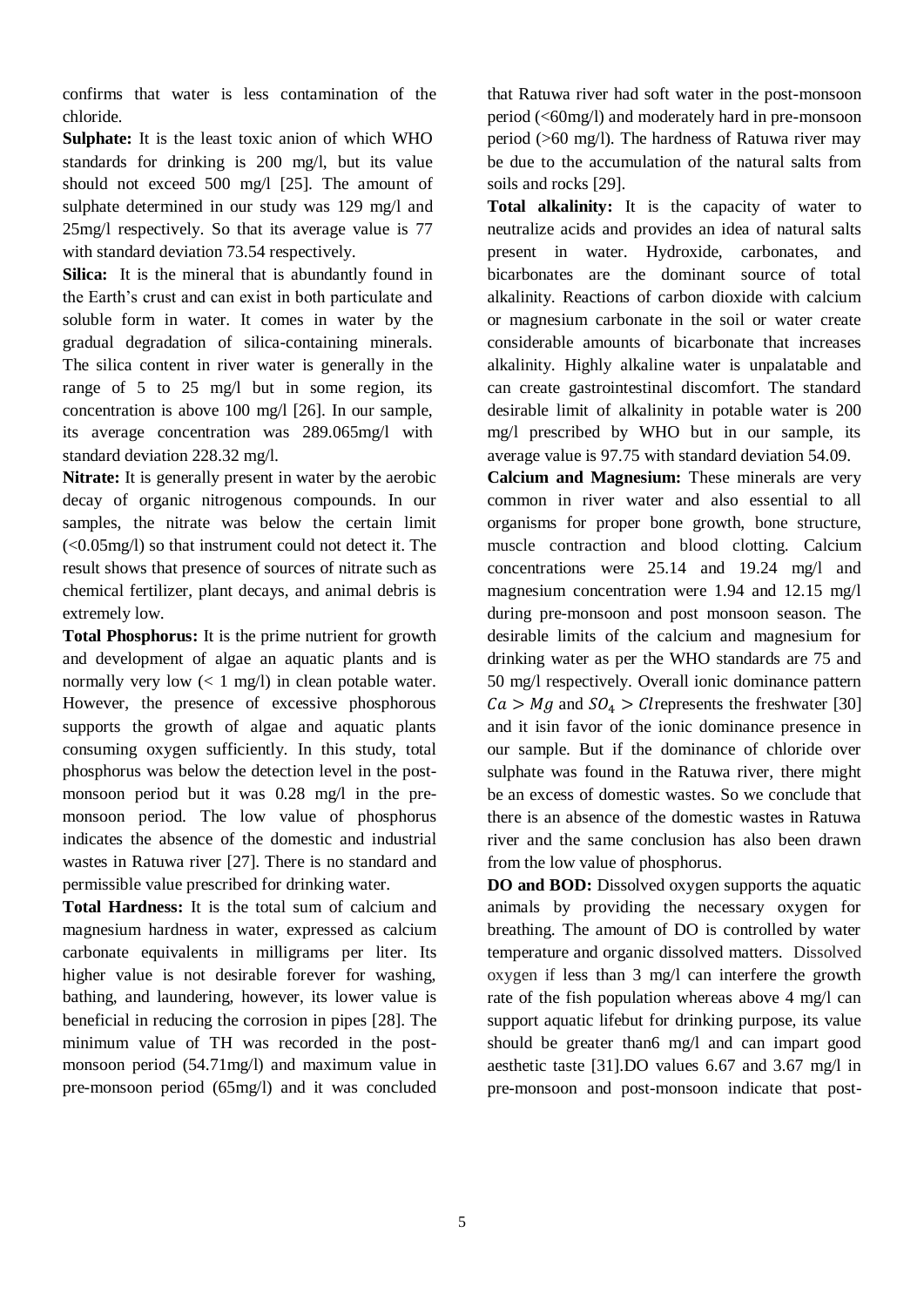monsoon period is unsupportive for the fish production and the low value of the DO in the postmonsoon season is due to the increase of TDS in the water.

# Table II

|  | Calculation of WQI of Ratuwa river with an average value of each parameter |  |
|--|----------------------------------------------------------------------------|--|
|  |                                                                            |  |

| SN              | Parameters              | Observed<br>Average<br>Value $(V_n)$ | Standard<br>Values $(S_n)$ | Recommended<br>Agencies | Unit Weight<br>$(W_n)$       | Quality<br>rating $(q_n)$ | $q_nW_n$                   |
|-----------------|-------------------------|--------------------------------------|----------------------------|-------------------------|------------------------------|---------------------------|----------------------------|
| $\mathbf{1}$    | Color                   | 5.14                                 | 5                          | <b>NDWQS</b>            | 0.212                        | 102.8                     | 21.7936                    |
| $\overline{2}$  | Turbidity               | $\overline{65}$                      | $\overline{5}$             | <b>NDWQS</b>            | 0.212                        | 1300                      | 275.6                      |
| $\overline{3}$  | pH                      | 6.9                                  | $6.5 - 8.5$                | <b>NDWQS</b>            | 0.125                        | $-6.67$                   | $-0.83375$                 |
| $\overline{4}$  | $\overline{EC}$         | 144.55                               | 300                        | <b>WHO</b>              | 0.0035                       | 48.18                     | 0.16863                    |
| 5               | Temp                    | 30.65                                | $\overline{\phantom{a}}$   |                         |                              | $\overline{a}$            |                            |
| 6               | TDS                     | 72.275                               | 500                        | <b>WHO</b>              | 0.0021                       | 14.46                     | 0.03037                    |
| $\overline{7}$  | <b>TSS</b>              | $\overline{38}$                      | $\overline{500}$           | <b>WHO</b>              | 0.0021                       | 7.6                       | 0.01596                    |
| 8               | Chloride                | 4.5                                  | 250                        | <b>NDWQS</b>            | 0.0042                       | 1.8                       | 0.00756                    |
| 9               | Sulphate                | 77                                   | 200                        | <b>WHO</b>              | 0.0053                       | 38.5                      | 0.20405                    |
| $10\,$          | Silica                  | 289.065                              | No limit listed            | $\mathbf{r}$            | $\overline{\phantom{a}}$     | $\overline{a}$            | $\overline{\phantom{a}}$   |
| $\overline{11}$ | Nitrate                 | BDL                                  | 45                         | <b>WHO</b>              | $\frac{1}{2}$                | $\overline{\phantom{0}}$  |                            |
| 12              | <b>Total Phosphorus</b> | 0.28                                 | No limit listed            |                         |                              |                           |                            |
| $\overline{13}$ | <b>Total Hardness</b>   | 59.855                               | 300                        | <b>WHO</b>              | 0.0035                       | 19.95                     | 0.06982                    |
| 14              | <b>Total Alkalinity</b> | 97.75                                | 200                        | <b>WHO</b>              | 0.0053                       | 48.88                     | 0.25906                    |
| 15              | Calcium                 | 22.19                                | 75                         | <b>WHO</b>              | 0.014                        | 29.59                     | 0.41426                    |
| 16              | Magnesium               | 7.045                                | $\overline{50}$            | <b>WHO</b>              | 0.021                        | 14.09                     | 0.29589                    |
| 17              | <b>BOD</b>              | 47.16                                | 5                          | <b>ICMR</b>             | 0.212                        | 943.2                     | 199.9584                   |
| 18              | $\overline{DO}$         | $\overline{5.17}$                    | $\overline{6}$             | <b>WHO</b>              | 0.177                        | 109.65                    | 19.40805                   |
|                 |                         |                                      |                            |                         | $\mathcal{W}_n$<br>$= 0.999$ | $\sum q_n$<br>$= 2672.03$ | $\sum q_n W_n =$<br>517.39 |
|                 | $WOI = 517.90$          |                                      |                            |                         |                              |                           |                            |

NDWQS stands for Nepal Drinking Water Quality Standards

WHO stands for World Health Organization

ICMR stands for Indian Council of Medical Research

BDL stands for Below detection limit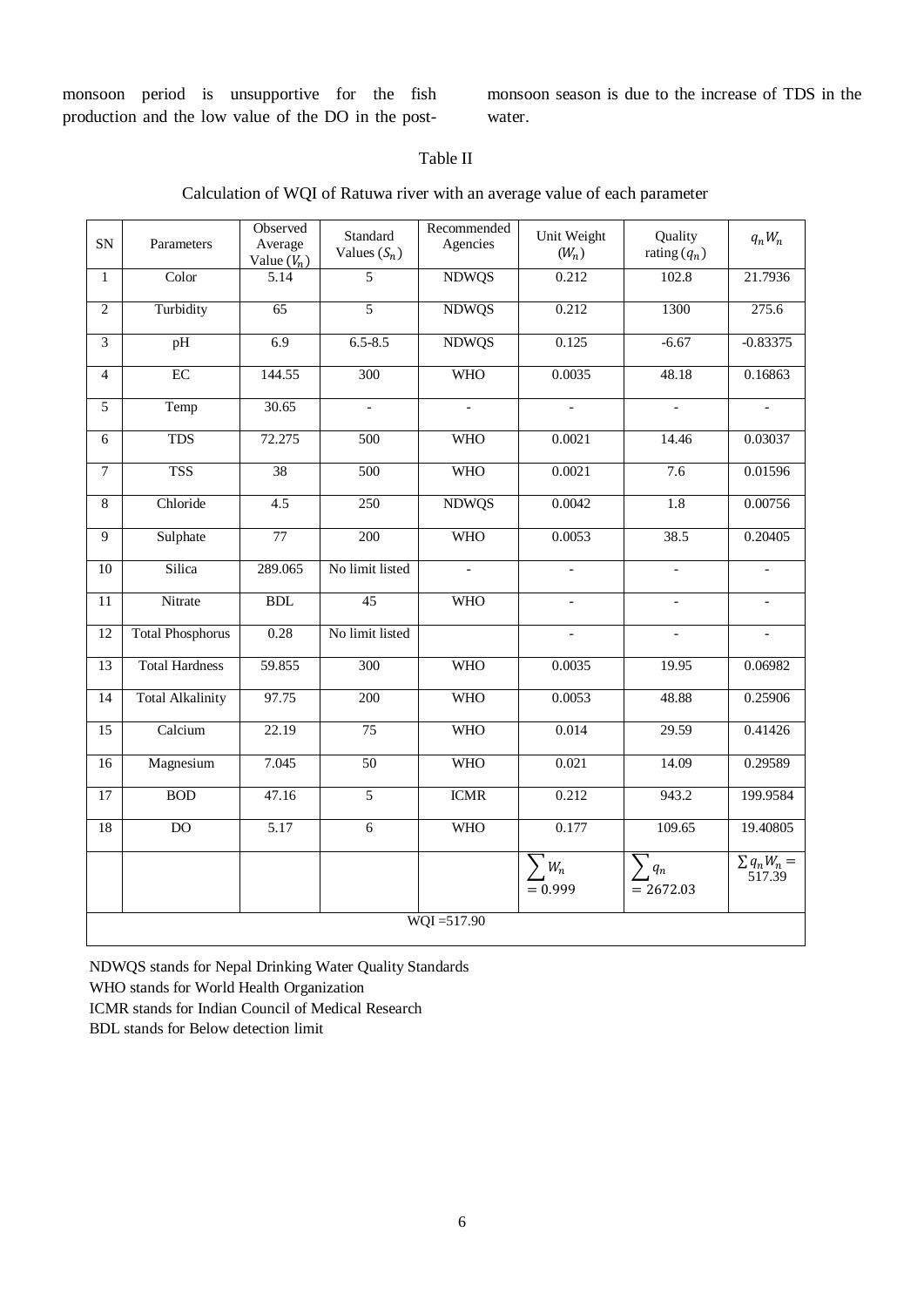## Table III

| WQI and corresponding water quality status with their |  |
|-------------------------------------------------------|--|
| possible usages                                       |  |

| <b>SN</b>      | WQI         | Status       | Possible Usages           |  |
|----------------|-------------|--------------|---------------------------|--|
| 1              | $0-25$      | Excellent    | Drinking, Irrigation and  |  |
|                |             |              | Industrial                |  |
| 2              | $26 - 50$   | Good         | Drinking, Irrigation and  |  |
|                |             |              | Industrial                |  |
| 3              | 51-75       | Fair         | Irrigation and Industrial |  |
| $\overline{4}$ | 76-100      | Poor         | Irrigation                |  |
| 5              | $101 - 150$ | Very Poor    | Restricted<br>for<br>use  |  |
|                |             |              | Irrigation                |  |
| 6              | Above 150   | Unfit<br>for | Proper treatment required |  |
|                |             | drinking     | before use                |  |

**Biological Oxygen Demand:** BOD is related to the slow biological oxidation process in which organic matters are decomposed by certain microorganism into carbon dioxide and water in aerobic conditions using dissolve oxygen. It measures the strength to stabilize organic matters in terms of oxygen required [32]. During both pre and post-monsoon period, BOD was extremely high (54.70 and 39.62 mg/l) relative to the standard value 5 mg/l indicating the poor water quality. The main contributors to increasing the BOD level in Ratuwa river should have organic material from decaying plants and animal wastes that are runoff by the river water from the catchment area.

**Water Quality Index:** WQI of Ratuwa river was computed from the average values of physicochemical parameters taken during pre-monsoon and postmonsoon. The calculation of the WQI on the basis of these parameters is also shown in Table II and corresponding water quality status is also shown in Table III. The water quality index of Ratuwa river is 517.90. The rating of water quality status shown in the Table III indicates that the river water is not appropriated for any purpose like drinking, irrigation and industrial. The WQI of our result is compared to Bhagirathi river of Uttarakhand, India carried out by Pathak et.al (2015) [2] at different seasons and found

that WQI of Ratuwa river is extremely high but it is comparable to that of Vishwamitri river [14]conducted by Magadum et al (2017) by the same method. It is also found that higher value of turbidity and BOD are responsible for the degradation of the quality of Ratuwa river.

## V. CONCLUSION

Physicochemical analysis of Ratuwa river was performed with the measurement of the eighteen different parameters and the result shows that all the measured parameters are in the acceptable limit except the turbidity and BOD value that are far beyond the acceptable limit and are responsible to increase the WOI. The WOI of the Ratuwa illustrates that water is unfit for any purpose like domestic, drinking, irrigation and industrial due to its higher value of turbidity and BOD. So, proper treatment is highly needed for low risk of immediate or long-term harm. On the basis of fluctuated data, we can suggest that intense focus for monitoring the physicochemical properties and water quality index is essential in Ratuwa river. This work also helps to create and develop awareness among the people to maintain the quality of the river water. In a nutshell, it is advised not to consume water without proper treatment.

## VI. ACKNOWLEDGMENT

This work is the part of the project SRDIG for 2016 granted by University Grants Commission, Nepal. So we would like to pay our high gratitude to UGC Nepal for providing the grant to support our work. We are also thankful to Prof. Dr. Deepak Subedi, Kathmandu University and Dr. Ajaya Bhattarai, Mahendra Morang Aadarsha Multiple Campus (TU) andOm Acharya, Himalaya Secondary School, Damak for their necessary help.

## VII. REFERENCES

- [1] R. R. Pant, F. Zhang, F. U. Rehmana, G. Wang, M. Ye, C. Zeng and H. Tang, "Spatiotemporal Variations of Hydrogeochemistry and its controlling factors in the Gandaki River Basin, Central Himalaya Nepal," *Science of the Total Environment,*  vol. 622–623, p. 770–782, 2018.
- [2] S. K. Pathak, S. Prasad and T. Pathak,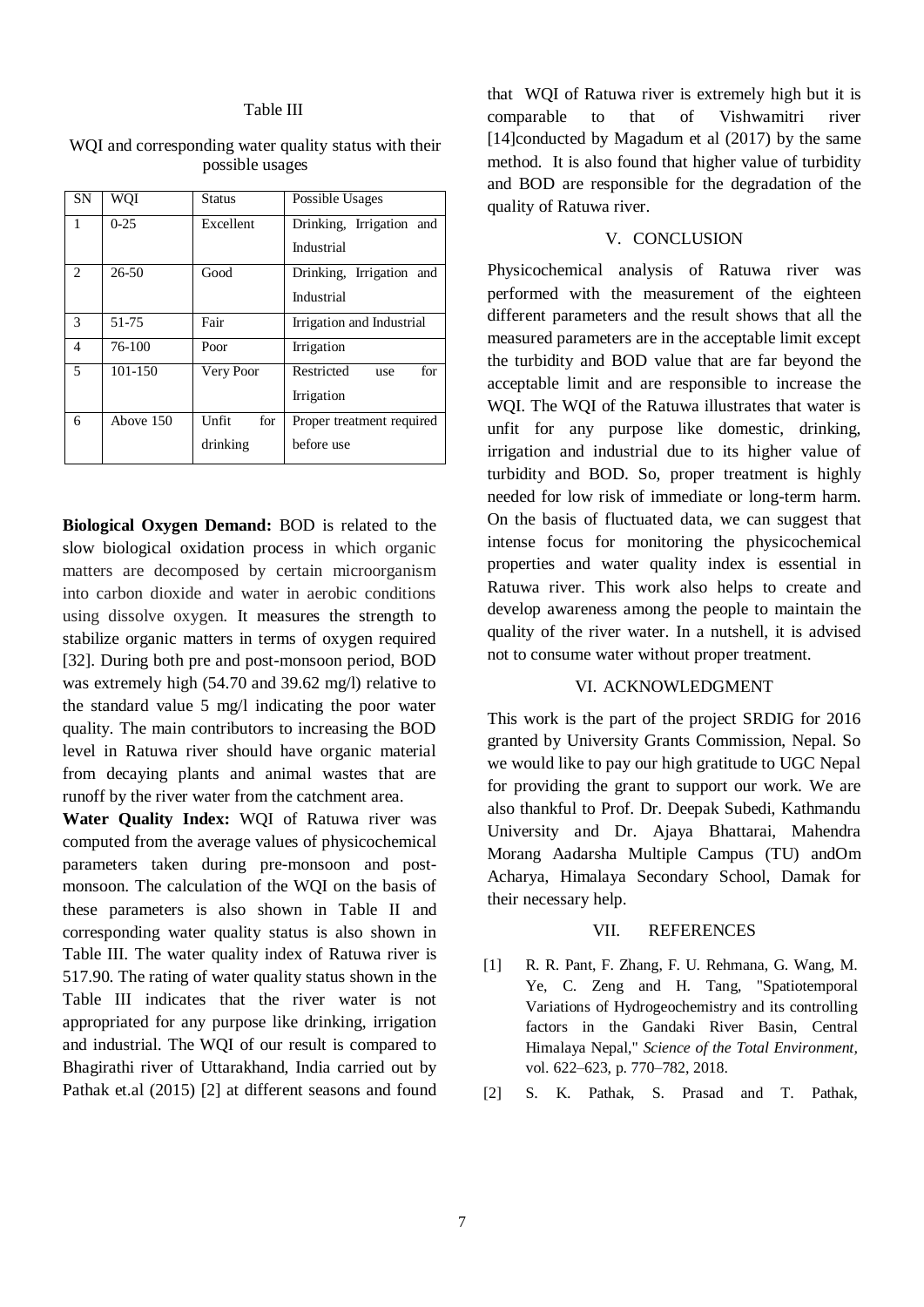"Determination of Water Quality Index River Bhagirathi in Uttarkashi, Uttarakhand, India," *International Journal of Research Granthaalayah,*  vol. 3, no. 9, pp. 1-7, September 2015.

- [3] Y. A. Shekha, H. M. Ismael and A. A. Ahmed, "Bacteriological and Mycological Assessment for Water Quality of Duhok Reservoir, Iraq," *Jordan Journal of Biological Sciences,* vol. 6, no. 4, pp. 308- 315, 2013.
- [4] P. Rajiv, A. S. Hasan, M. Kamaraj, S. Rajeshwari and A. Sankar, "Physico Chemical and Microbial Analysis of Different River Waters in Western Tamil Nadu, India," *I Research Journal of Environment Sciences,* vol. 1, no. 1, pp. 2-6, August 2012.
- [5] W. U. Anake, C. O. Ehi-Eromosele, T. O. Siyanbola, A. Edobor-Osoh, I. O. Adeniyi and O. S. Taiwo, "Physico-Chemical and Microbial Assessment of Different Water Sources in Ota, Ogun State, Nigeria," *International Journal of Current Research,*  vol. 5, no. 7, pp. 1797-1801, July 2013.
- [6] "Government of Nepal. National Drinking Water Quality Standards, 2062 and National Drinking Water Quality Standard Implementation Guideline, 2062 Singh Durbar, Kathmandu, Nepal: Ministry of Land Reform Management," 2005.
- [7] "World Health Organization, Guidelines for Drinking Water Quality Fourth Edition," Geneva, 2011.
- [8] R. Shyamala, M. Shanthi and P. Lalitha, "Physicochemical Analysis of Borewell Water Samples of Telungupalayam Area in Coimbatore District, Tamilnadu, India," *E-Journal of Chemistry,*  vol. 5, no. 4, pp. 924-929, October 2008.
- [9] C. Nagamani, "Physico-chemical Analysis of Water Samples," *International Journal of Scientific & Engineering Research,* vol. 6, no. 1, pp. 2149-2155, January 2015.
- [10] C. R. Ramakrishnaiah, C. Sadashivaiah and G. Ranganna, "Assessment of Water Quality Index for the Groundwater in Tumkur Taluk, Karnataka State, India," *E-Journal of Chemistry,* vol. 6, no. 2, pp. 523-530, 2009.
- [11] S. Sharma, R. M. Bajracharya, B. K. Sitaula and J. Merz, "Water quality in the Central Himalaya," *CURRENT SCIENCE,* vol. 89, no. 5, pp. 774-786, September 2005.
- [12] D. B. Onozeyi, "Assessment of Some Physico-Chemical Parameters of River Ogun (Abeokuta, Ogun State, Southwestern Nigeria) in Comparison

With National and International Standards," *International Journal of Aquaculture,* vol. 3, no. 15, pp. 79-84, 2013.

- [13] A. Magadum, T. Patel and D. Gavali, "Assessment of Physicochemical parameters and Water Quality Index of Vishwamitri River, Gujarat, India," *International Journal of Environment, Agriculture and Biotechnology ,* vol. 2, no. 4, pp. 1505-1510, 2017.
- [14] U. M. Qureshimatva, R. R. Maurya, S. B. Gamit, R. D. Patel and H. A. Solanki, "Determination of Physico-Chemical Parameters and Water Quality Index (WQI) of Chandlodia Lake, Ahmedabad, Gujarat, India," *J Environ Anal Toxicol,* vol. 5, no. 4, 2015.
- [15] R. Damo and P. Icka, "Evaluation of Water Quality Index," *Pol. J. Environ. Stud.,* vol. 22, no. 4, pp. 1045-1051, 2013.
- [16] A. Y. Karikari and O. D. Ansa-Asare, "Physico-Chemical and microbial water quality assessment of Densu River of Ghana," *West African Journal of Applied Ecology,* vol. 10, no. 1, 2006.
- [17] A. Bhatnagar and P. Devi, "Water quality guidelines for the management of pond fish culture," *International Journal of Environmental Sciences,*  vol. 3, no. 6, pp. 1980-2009, 2013.
- [18] S. Tiwari, "Water Quality Parameters –A Review," *International Journal of Engineering Science Invention Research & Development,* vol. I, no. IX, pp. 319-324, March 2015.
- [19] O. Akoto and J. Adiyiah, "Chemical analysis of drinking water from some communities in the Brong Ahafo region," *Int. J. Environ. Sci. Tech.,* vol. 4, no. 2, pp. 211-214, 2007.
- [20] O. N. Maitera, J. T. Barminas and D. Y. Shinggu, "An evaluation of the physical parameters of river Gongola in Adamawa State, Nigeria," *Advances in Applied Science Research,* vol. 2, no. 6, pp. 62-69, 2011.
- [21] R. Malla, S. Shrestha, S. K. Chapagain and M. Shakya, "Physico-Chemical and Oxygen-Hydrogen Isotopic Assessment of Bagmati and Bishnumati Rivers and the Shallow Groundwater along the River Corridors in Kathmandu Valley, Nepal," *Journal of Water Resource and Protection,* vol. 7, pp. 1435- 1448, 2015.
- [22] S. Gandaseca, N. Rosli, J. Ngayop and C. I. Arianto, "Status of Water Quality Based on the Physico-Chemical Assessment on River Water at Wildlife Sanctuary Sibuti Mangrove Forest, Miri Sarawak,"